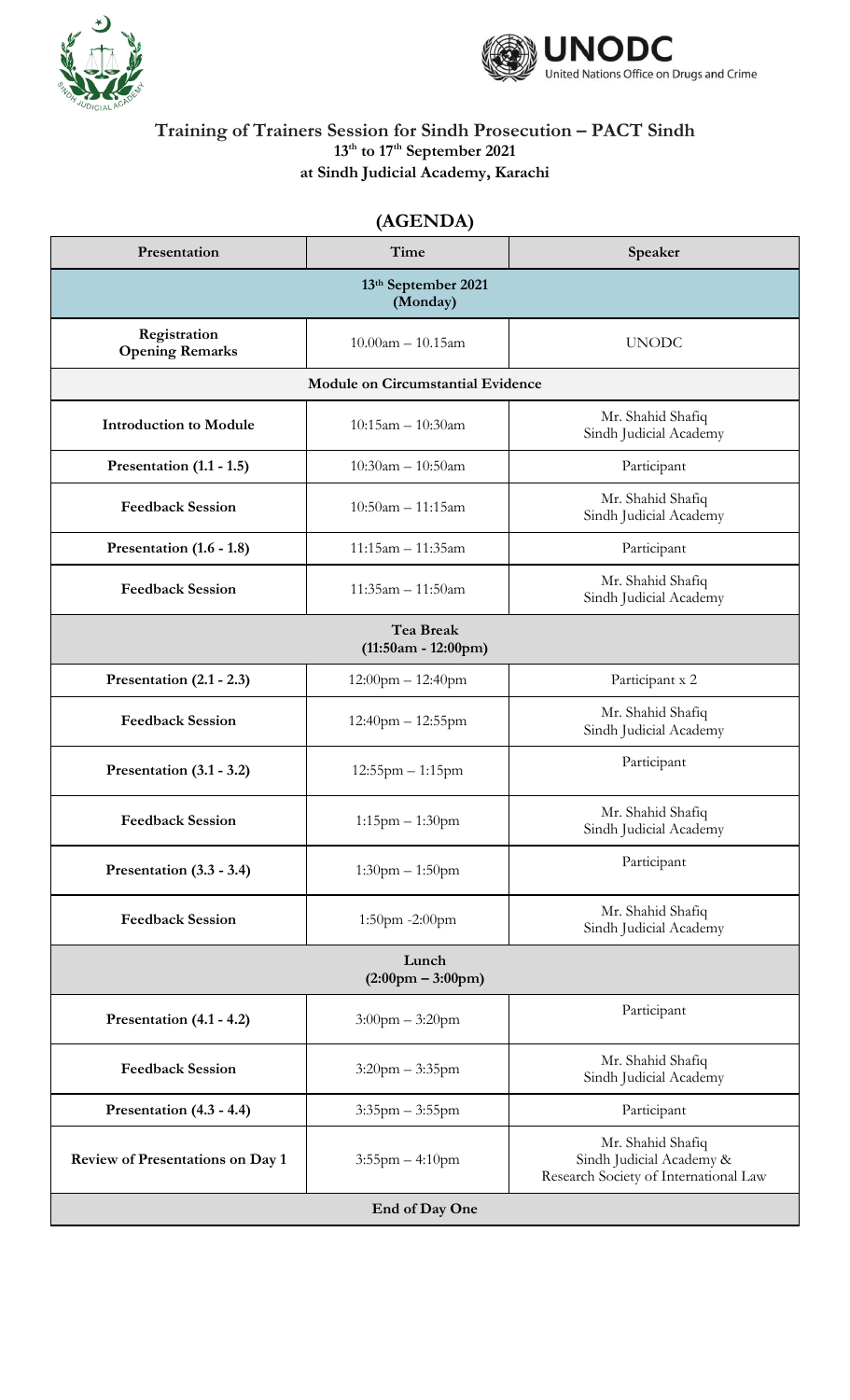



| 14th September 2021<br>(Tuesday)                |                         |                                                                                        |  |  |
|-------------------------------------------------|-------------------------|----------------------------------------------------------------------------------------|--|--|
| Presentation (4.5)                              | $10:30am - 10:50am$     | Participant                                                                            |  |  |
| <b>Feedback Session</b>                         | $10:15am - 11:00am$     | Mr. Shahid Shafiq<br>Sindh Judicial Academy                                            |  |  |
| Presentation (4.6)                              | $11:00am - 11:20am$     | Participant                                                                            |  |  |
| <b>Feedback Session</b>                         | $11:20am - 11:50am$     | Mr. Shahid Shafiq<br>Sindh Judicial Academy                                            |  |  |
| <b>Tea Break</b><br>$(11:50am)$ to $12:00pm)$   |                         |                                                                                        |  |  |
| Presentation (4.7-4.8)                          | $12:00$ pm $- 12:20$ pm | Participant                                                                            |  |  |
| <b>Feedback Session</b>                         | $12:20$ pm $- 12:30$ pm | Mr. Shahid Shafiq<br>Sindh Judicial Academy                                            |  |  |
| <b>Module on Police Prosecution Partnership</b> |                         |                                                                                        |  |  |
| <b>Introduction to Module</b>                   | $12:30$ pm $- 12:50$ pm | Mr. Shahid Shafiq<br>Sindh Judicial Academy                                            |  |  |
| Presentation $(1.1 - 1.4)$                      | $12:50$ pm $-1:10$ pm   | Participant                                                                            |  |  |
| <b>Feedback Session</b>                         | $1:10$ pm $-1:25$ pm    | Mr. Shahid Shafiq<br>Sindh Judicial Academy                                            |  |  |
| Presentation $(2.1 - 2.2)$                      | $1:25$ pm $-1:55$ pm    | Participant                                                                            |  |  |
| <b>Feedback Session</b>                         | $1:55$ pm $-2:10$ pm    | Mr. Shahid Shafiq<br>Sindh Judicial Academy                                            |  |  |
| Lunch<br>$(2:10 \text{pm} - 3:10 \text{pm})$    |                         |                                                                                        |  |  |
| Presentation $(3.1 - 3.3)$                      | $3:10$ pm $-3:30$ pm    | Participant                                                                            |  |  |
| <b>Feedback Session</b>                         | $3:30$ pm $-3:45$ pm    | Mr. Shahid Shafiq<br>Sindh Judicial Academy                                            |  |  |
| Presentation $(3.4 - 3.6)$                      | $3:45$ pm $-4:05$ pm    | Participant                                                                            |  |  |
| <b>Review of Presentations on Day 2</b>         | $4:05$ pm $-4:30$ pm    | Mr. Shahid Shafiq<br>Sindh Judicial Academy & Research Society of<br>International Law |  |  |
| End of Day Two                                  |                         |                                                                                        |  |  |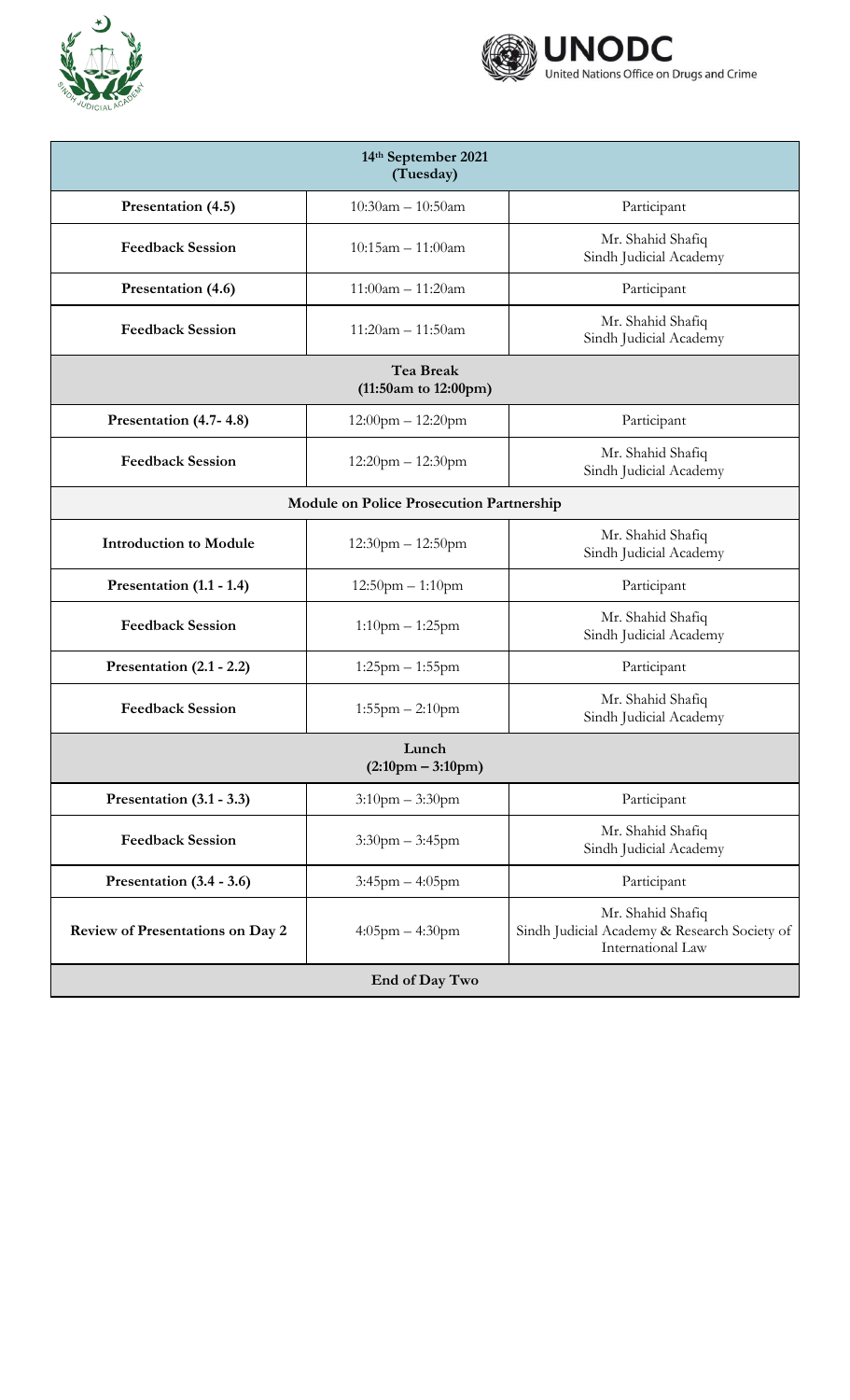



| 15th September 2021<br>(Wednesday)            |                         |                                                                                        |  |  |
|-----------------------------------------------|-------------------------|----------------------------------------------------------------------------------------|--|--|
| Presentation (4.1 - 4.2)                      | $10:30am - 10:50am$     | Participant                                                                            |  |  |
| <b>Feedback Session</b>                       | $10:50am - 11:05am$     | Mr. Shahid Shafiq<br>Sindh Judicial Academy                                            |  |  |
| Presentation $(5.1 - 5.2)$                    | $11:05am - 11:25am$     | Participant                                                                            |  |  |
| <b>Feedback Session</b>                       | $11:25am - 11:40am$     | Mr. Shahid Shafiq<br>Sindh Judicial Academy                                            |  |  |
| <b>Tea Break</b><br>$(11.40am)$ to $12.00pm)$ |                         |                                                                                        |  |  |
| Presentation $(6.1 - 6.3)$                    | $12:00$ pm $- 12:20$ pm | Participant                                                                            |  |  |
| <b>Feedback Session</b>                       | $12:20$ pm $-12:35$ pm  | Mr. Shahid Shafiq<br>Sindh Judicial Academy                                            |  |  |
| Presentation (6.4 - 6.6)                      | $12:35$ pm $-12:55$ pm  | Participant                                                                            |  |  |
| <b>Feedback Session</b>                       | $12:55$ pm $-1:05$ pm   | Mr. Shahid Shafiq<br>Sindh Judicial Academy                                            |  |  |
| Presentation (7.1 - 7.4)                      | $1:05$ pm $-1:25$ pm    | Participants x 2                                                                       |  |  |
| Feedback                                      | $1:25$ pm $-1:40$ pm    | Mr. Shahid Shafiq<br>Sindh Judicial Academy                                            |  |  |
| Lunch<br>$(1:40 \text{pm} - 2:40 \text{pm})$  |                         |                                                                                        |  |  |
| <b>Module on Terrorism &amp; Technology</b>   |                         |                                                                                        |  |  |
| <b>Introduction to Module</b>                 | $2:40$ pm $-3:00$ pm    | Mr. Shahid Shafiq<br>Sindh Judicial Academy                                            |  |  |
| Presentation $(1.1 - 1.2)$                    | $3:00$ pm $-3:40$ pm    | Participants x 2                                                                       |  |  |
| <b>Review of Presentations on Day 3</b>       | $3:40$ pm $-4:15$ pm    | Mr. Shahid Shafiq<br>Sindh Judicial Academy & Research Society of<br>International Law |  |  |
| End of Day Three                              |                         |                                                                                        |  |  |